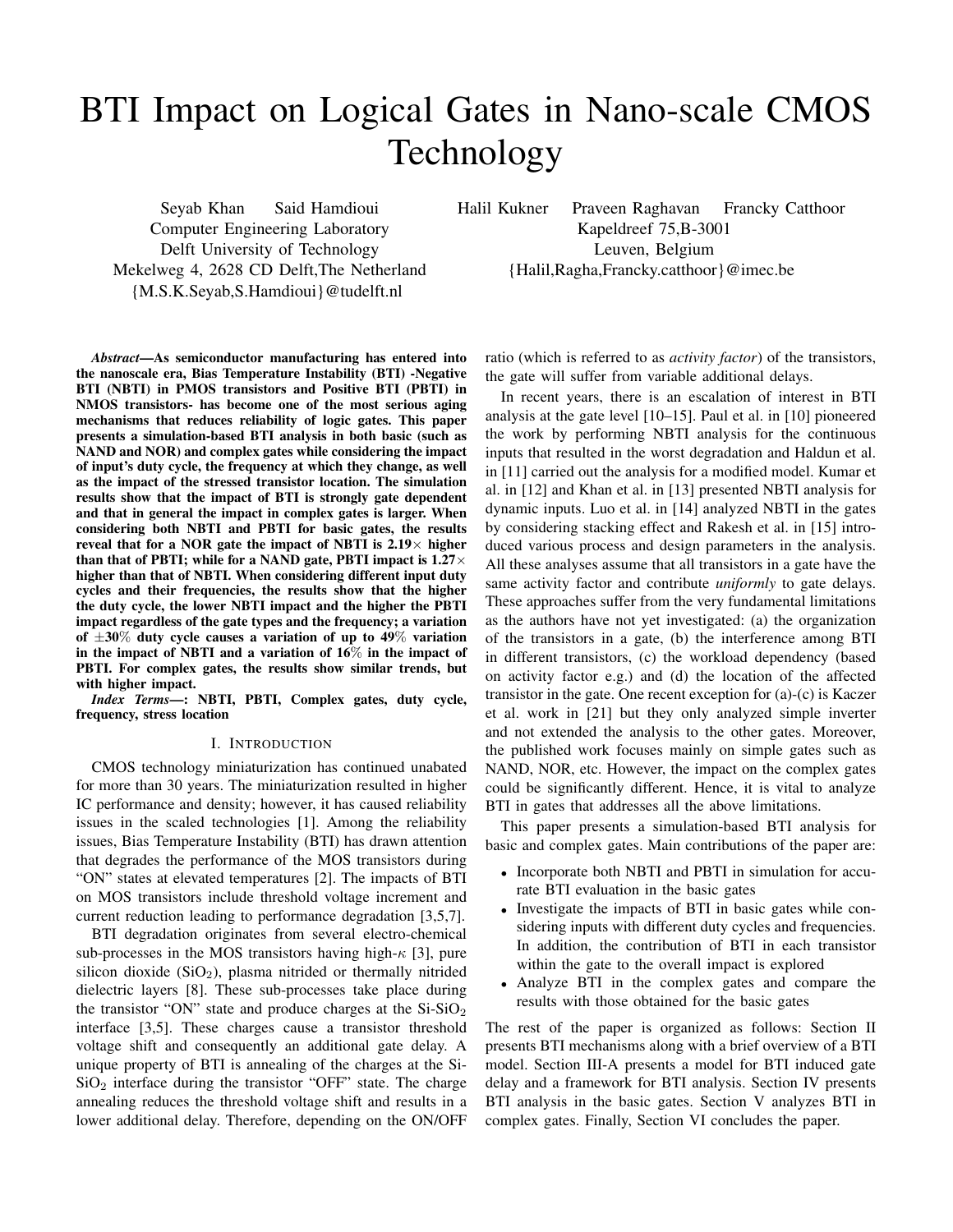

Fig. 1. Schematic view of (a) Stress phase: Si-H bond breaking, H and H2 diffusions toward poly gate (b) Relaxation phase: H and  $H_2$  diffusions toward the Si-SiO<sub>2</sub> interface and  $\equiv$ Si- bond recovery

#### II. BACKGROUND

This section explains BTI mechanism that takes place inside MOS transistors. Thereafter, it reviews a well known model that relates BTI mechanism to the threshold voltage increment.

## *A. BTI Mechanism*

BTI causes threshold voltage  $(V_{th})$  increments to the MOS transistors.  $V_{th}$  increment in a PMOS transistor that occurs under the *negative* gate stress is referred to as NBTI, and the one that occur in an NMOS transistor under *positive* gate stress is known as PBTI. Zafar et al. in [3] have carried out a comparative analysis of NBTI and PBTI impacts in MOS transistors; they concluded that either NBTI or PBTI can become more significant depending on the dielectric type.

For a MOS transistor, there are two BTI phases, i.e., the stress phase (see Fig. 1(a)) and the relaxation phase (see Fig. 1(b)). These two phases differ by the gate biasing ( i.e.,  $V_{dd}$ or  $-V_{\rm dd}$ ) of the MOS transistors.

# *Stress Phase*

In the stress phase, the Silicon Hydrogen bonds ( $\equiv$ Si-H) breaking takes place at the Silicon-Silicon dioxide  $(Si-SiO<sub>2</sub>)$ interface as shown in Fig. 1(a). The broken Silicon bonds  $(\equiv$ Si-) trap at the Si-SiO<sub>2</sub> interface thus known as interface traps and the released H atoms/molecules diffuse toward the poly gate. The *number of interface traps*  $(N_{IT})$  depends on  $\equiv$ Si-H bond breaking rate (k<sub>f</sub>), H and H<sub>2</sub> diffusion rates (D<sub>H</sub> and  $D_{H_2}$ ), and  $\equiv$ Si- bond recovery rate (k<sub>r</sub>). The overall process has been described by the reaction-diffusion (RD) model [5].

# *Relaxation Phase*

In the relaxation phase, there is no  $\equiv$ Si-H breaking and H or  $H_2$  diffusions towards the poly gate as shown in Fig. 1(b). However, H atoms/molecules diffuse back towards the Si-SiO<sub>2</sub> interface and anneal the  $\equiv$ Si- bonds. The annealing process reduces  $N_{IT}$  at the Si-SiO<sub>2</sub> interface and reduces the degradation caused during the stress phase.

## *B. BTI Model*

In recent years, researchers are putting more efforts to analyze BTI mechanism that takes place inside the MOS transistors [3,5,6,21]. Kaczer et al. of [6,21] have recently developed a more complete model of the transistor level of NBTI. But this model is not yet available at the time of our work, and in [6,21] no higher level modeling has been proposed. Alam et al. in [5] have modeled the overall dynamics of NBTI as a Reaction Diffusion (RD) process. The model is usable at a higher level such as gate level. Because this work analyze BTI at the gate level, model of [5] will be used.

The model relates  $N_{IT}$  generated during the stress phase with the time  $(t)$  as follows:

$$
N_{IT}(t) = \left(\frac{k_f.N_o}{k_r}\right)^{2/3} \cdot \left(\frac{k_H}{k_{H_2}}\right)^{1/3} \cdot (6.D_{H_2}.t)^{1/6},\tag{1}
$$

where  $N_o$ ,  $k_H$ , and  $k_{H_2}$ , represent initial bond density, H to  $H_2$  conversion rate, and  $H_2$  to H conversion rate inside  $SiO_2$ layer, respectively.

The number of interface traps that *do not* anneal during the relaxation phase is given by [12]:

$$
N_{IT}(t_o + t_r) = \frac{N_{IT}(t_o)}{1 + \sqrt{\frac{\xi \cdot t_r}{t_o + t_r}}} \tag{2}
$$

where  $N_{IT}(t_0)$  is the number of interface traps at the start of the relaxation phase,  $\xi$  is the diffusion coefficient during the relaxation with a value  $\xi$ =0.5 [12],  $t_0$  is the input period and  $t_r$  is the relaxation duration.

Interface traps at the  $Si-SiO<sub>2</sub>$  interface oppose the applied gate stress resulting in the threshold voltage increment ( $\Delta V_{th}$ ). The relation between N<sub>IT</sub> and  $\Delta V_{th}$  is given by:

$$
\Delta V_{th} = (1+m)\cdot \chi \cdot q \cdot N_{IT}/C_{ox},\tag{3}
$$

where m, q, and  $C_{ox}$  are the holes/mobility degradation that contribute to the  $V_{th}$  increment [7], electron charge, and oxide capacitance, respectively. Additionally,  $\chi$  is a BTI coefficient with a value  $\chi$ =1 for NBTI and  $\chi$ =0.5 for PBTI [22].

## III. GATE DELAY ANALYSIS

This section presents a gate delay model for BTI induced degradation and a framework for analyzing BTI in the gates.

## *A. Gate Delay Model*

BTI induced  $\Delta V_{th}$  of each MOS transistor has its contribution to the additional gate delay [13]. A generalized formula that relate BTI induced  $\Delta V_{th}$  in a transistor to the additional delay is given by [10]:

$$
\Delta D = \gamma \cdot \frac{n \cdot \Delta V_{th}}{(V_{gs} - V_{th})}
$$
\n(4)

where n is the velocity saturation index and  $\gamma$  represents the stress duration with respect to the total input period (i.e., *activity factor*) of the transistor. The  $\gamma$  dependence of the contribution to the delay reveals that transistors in a gate having different stress and relaxation phases will suffer from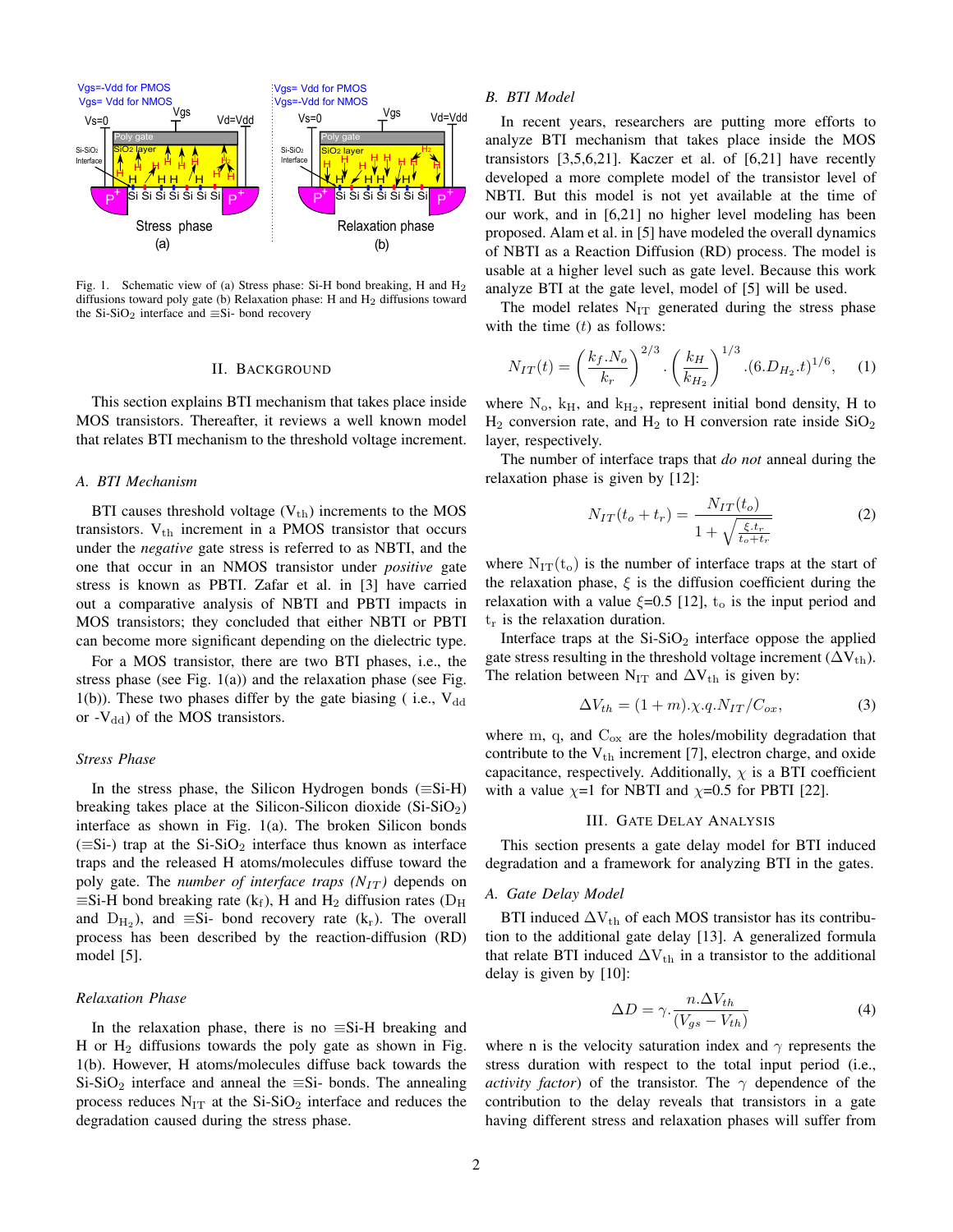different degradations, resulting in variable contribution to the delay.

Sakuri et al. in [19] suggested that the gate output rise and fall transition times depend on the  $V_{th}$  of the PMOS and NMOS transistors, respectively. Since NBTI causes  $\Delta V_{th}$  to PMOS transistor and PBTI causes  $\Delta V_{th}$  to NMOS transistor; therefore, analysis in this paper considers the gate rise and falling transition times for estimating NBTI and PBTI impacts, respectively. This consideration isolates BTI impacts of NMOS and PMOS transistors in a gate.

### *B. BTI Analysis Framework*

The analysis presented in this paper addresses both NBTI and PBTI impacts in the gates. For this analysis, a framework shown in Fig. 2 has been developed. The right side of the figure is used for degradation free simulation of the gates and the left side simulate BTI impact in the gates. For degradation free case, the gates are synthesized using 45nm PTM transistor models and simulated using HSPICE to get a reference for the performance metrics. Thereafter, Verilog-A modules are added to each transistor to get BTI augmented gates. Depending on biasing input of each transistor, the Verilog-A module produce  $\Delta V_{th}$  that binds BTI impact to the additional gate delay ( $\Delta D$ ).



Fig. 2. Schematics of the BTI analysis framework

The framework is used for analyzing BTI impacts in MOS transistors of an inverter. It is assumed that process variations and the other failure mechanisms, e.g. Hot Carrier Degradation and Electro-migrations produce complementary additive effects so in our analysis we do not incorporate them yet. Throughout the analysis, the input has  $\gamma = 50\%$ and BTI parameters used in Verilog-A module to get  $\Delta V_{th}$ are, k<sub>f</sub> =  $8 \times 10^{-4}$ s<sup>-1</sup>, k<sub>r</sub> =  $3 \times 10^{-18}$ cm<sup>3</sup>s<sup>-1</sup>, N<sub>o</sub> =  $5 \times 10^{16}$ cm<sup>2</sup>, and D<sub>H2</sub>=4×10<sup>-21</sup>cm<sup>2</sup>s<sup>-1</sup> [11]. Fig. 3(a) gives the  $\Delta V_{th}$ increments of MOS transistors due to BTI; it shows that  $\Delta V_{th}$ due to NBTI and PBTI approach 53.16mV and 28.08mV, respectively, after 10 years of operation. The curves follows the  $t^{1/6}$  trend of Eq. 1 and have a good match with the silicon results presented in [3,4]. The  $\Delta V_{th}$  is inserted into Eq. 4 to get  $\Delta$ D. Fig. 3(b) shows  $\Delta$ D, i.e., the percentage increment of the delay that approach 20.07% and 8.73% due to NBTI and PBTI, respectively. Therefore, it can be concluded that for a given input, (e.g.,  $\gamma$ =50%) NBTI impact in PMOS transistors is more significant and approaches up to  $2.30\times$  the PBTI impact in NMOS transistors.



Fig. 3. (a) BTI induced  $(\Delta V_{th})$  increment of PMOS and NMOS transistors as a function of time (b) Inverter delays ∆D increment due to NBTI and PBTI

## IV. BTI IMPACTS IN BASIC GATES

This section analyzes BTI impacts in some basic gates, such as NAND and NOR gates. Initially, it analyzes BTI dependence on transistor organizations in the gates. Thereafter, it analyzes BTI dependence on some timing parameters such as; duty cycle, frequency and stress location.

# *A. Transistor organization Dependency*

The analysis of BTI impact presented in this paper is inspired by the observation that all MOS transistors in a gate do not contribute *uniformly* to the delay increment. We argue that MOS transistors connected in series have positive interference in their BTI impacts and result in a larger delay increment. On the other hand, MOS transistors connected in parallel have mutually exclusive BTI impacts that result in smaller delay increment. To justify the argument, two basic gates -NAND and NOR- are analyzed for  $\gamma$ =50% at the inputs.

#### *NAND gate*

Let us consider a two inputs NAND gate shown in Fig. 4(a). The gate consists of two NMOS transistors  $(N_1 \text{ and }$ 



Fig. 4. (a) Transistor organization in a NAND gate (b) Percent delays of NAND gate due to NBTI and PBTI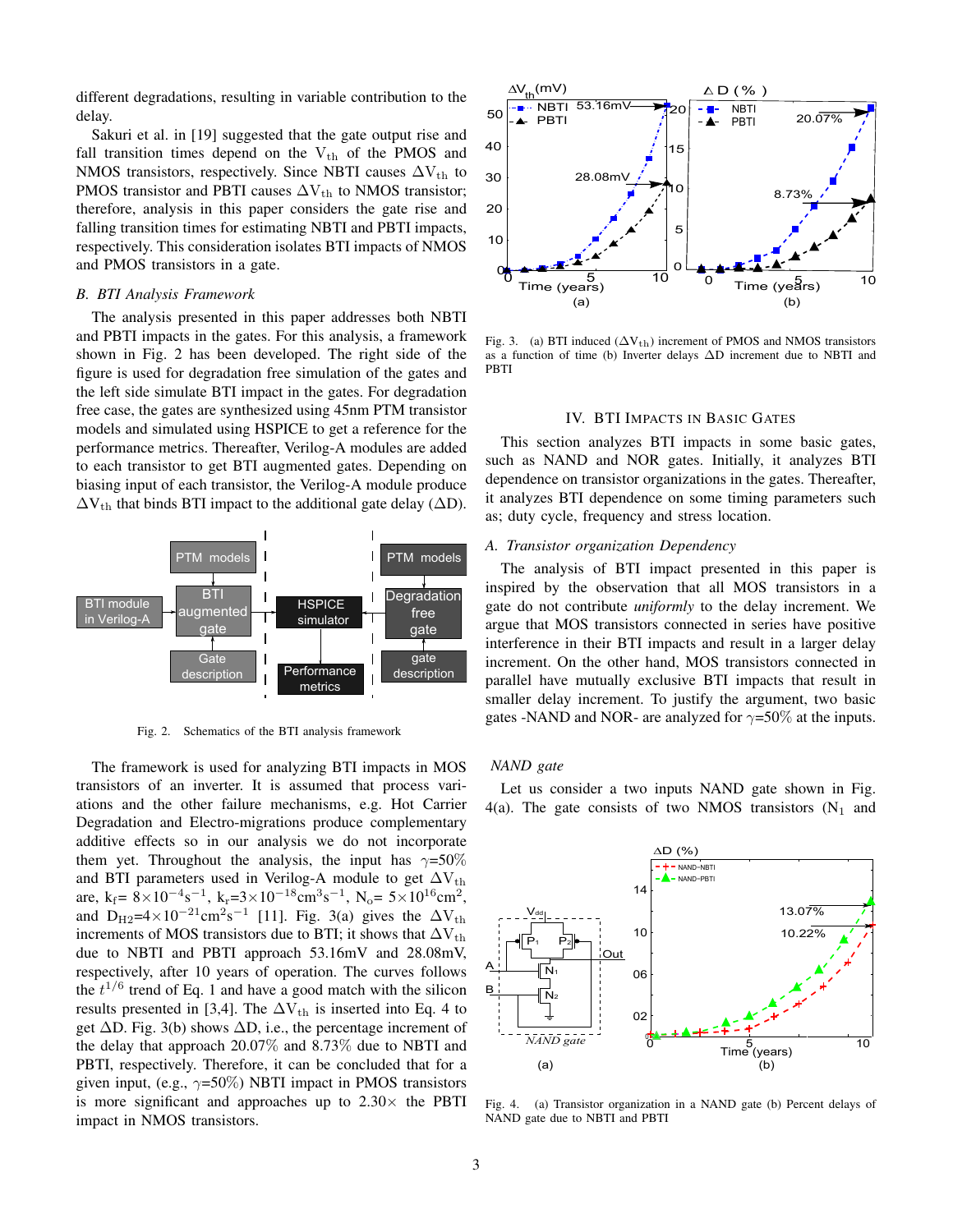

Fig. 5. (a) Transistor organization in a NOR gate (b) Percent delays of NOR gate due to NBTI and PBTI

 $N_2$ ) connected in series, as well as two PMOS transistors ( $P_1$ ) and  $P_2$ ) connected in parallel. The gate is analyzed using the framework mentioned in the previous section; the simulation results are shown in Fig. 4(b). Analysis of the results reveal that PBTI impact on the serially connected NMOS transistors agglomerates and causes about 13.07% additional delay. On the other hand, NBTI impact in the parallel connected PMOS transistors have mutually exclusive impacts and cause only up to 10.22% additional delay.

Therefore, it can be concluded that PBTI impact dominates in NAND gate and is up to  $1.27\times$  the NBTI impact.

## *NOR gate*

To strengthen the claim of BTI dependence on transistor organization, a two inputs NOR gate shown in Fig. 5(a) is considered. The gate consists of two serially connected PMOS transistors  $(P_1$  and  $P_2$ ) as well as two parallel connected NMOS transistors  $(N_1$  and  $N_2)$ . The gate is analyzed using the framework and the results are shown in Fig. 5(b). It shows that NBTI impact in the serially connected PMOS transistors amasses to cause up to 20.56% additional delay, while PBTI impact in the parallel connected transistors can only cause 9.36% additional delay.

Therefore, it can be concluded that NBTI impact dominates in NOR gate and is up to  $2.19\times$  higher than the PBTI impact. We can conclude that opposite effects are present for NBTI/PBTI ratio depending on the transistor topology.

## *B. Timing Dependency*

In addition to the dependency on transistor organization inside a gate, BTI has a strong dependence on the gate inputs. This section presents the impacts of three input parameters such as; duty cycle, stress location and frequency on BTI.

## *Duty cycle dependence*

Duty cycle is defined as the percentage of a period that the inputs of a gate remains high. Note that *high* and *low* inputs cause stress and recovery phases to the NMOS transistors, respectively; it cause reverse phases to the PMOS transistors. Since stress and relaxation phases have symmetric processes



Fig. 6. (a) Percent delay increments of NOR due to NBTI and PBTI at 20%, 50% and 80% input duty cycles (b) Percent delay increments of NAND due to NBTI and PBTI at 20%, 50% and 80% input duty cycles

(i.e.,  $\equiv$ Si-H bond breaking and recovery), the dominance of one over the other is determined by stress and relaxation phase durations.

The two basic gates -NOR and NAND- are analyzed under three duty cycles -20%, 50%, and 80%- to evaluate the BTI impact. Fig. 6(a) shows the BTI induced delay increments in NOR gate under the three duty cycles. The figure shows that variation in the duty cycle has a significant impact on the BTI induced delays. For example, at 50% duty cycle in NOR gate, NBTI and PBTI cause 20.33% and 9.90% additional delays, respectively. However, at 20% duty cycle, the additional delay due to NBTI increases to 23.73%, which is  $1.20 \times$  the 50% duty cycle case; while the delay due to PBTI becomes only 8.60%, which is  $0.85 \times$  the 50% duty cycle case. However, it is observed that at 80% duty cycle, NBTI brings only 13.67% additional delay while PBTI causes 12.30% additinal delay. Similar, analyses are carried for a NAND gate and results are shown in Fig. 6(b).

It can be concluded, at lower duty cycles, NBTI is more significant than PBTI on the gates. However, higher duty cycles magnify PBTI and diminish NBTI impacts on the gates.

# *Frequency Dependence*

Currently, there is no clear explanation of BTI dependence on frequency at the transistor level. Alam et al., in [5] have claimed frequency independence due to equivalent number of Si-H bond breaking and annealing during stress and relaxation phases, respectively. While Tibor et al., in [9] suggested weak frequency due to asymmetry between the bonds breaking and recovery during stress-recovery phases . Fig. 7(a), based on the model presented in Eq. 1 and Eq. 2, shows the BTI analysis of NAND gate at different frequencies (i.e., 333.33, 166.66 and 83.33 MHz) but identical duty cycles. The figure shows that the BTI -both NBTI and PBTI- induced delays are close the nominal values even with  $4\times$  variation in the frequency. Fig. 7(b) shows similar observation for a NOR gate. The figure shows that  $4\times$  variation in frequency brings negligible variation to the NBTI and PBTI impacts on NOR gate.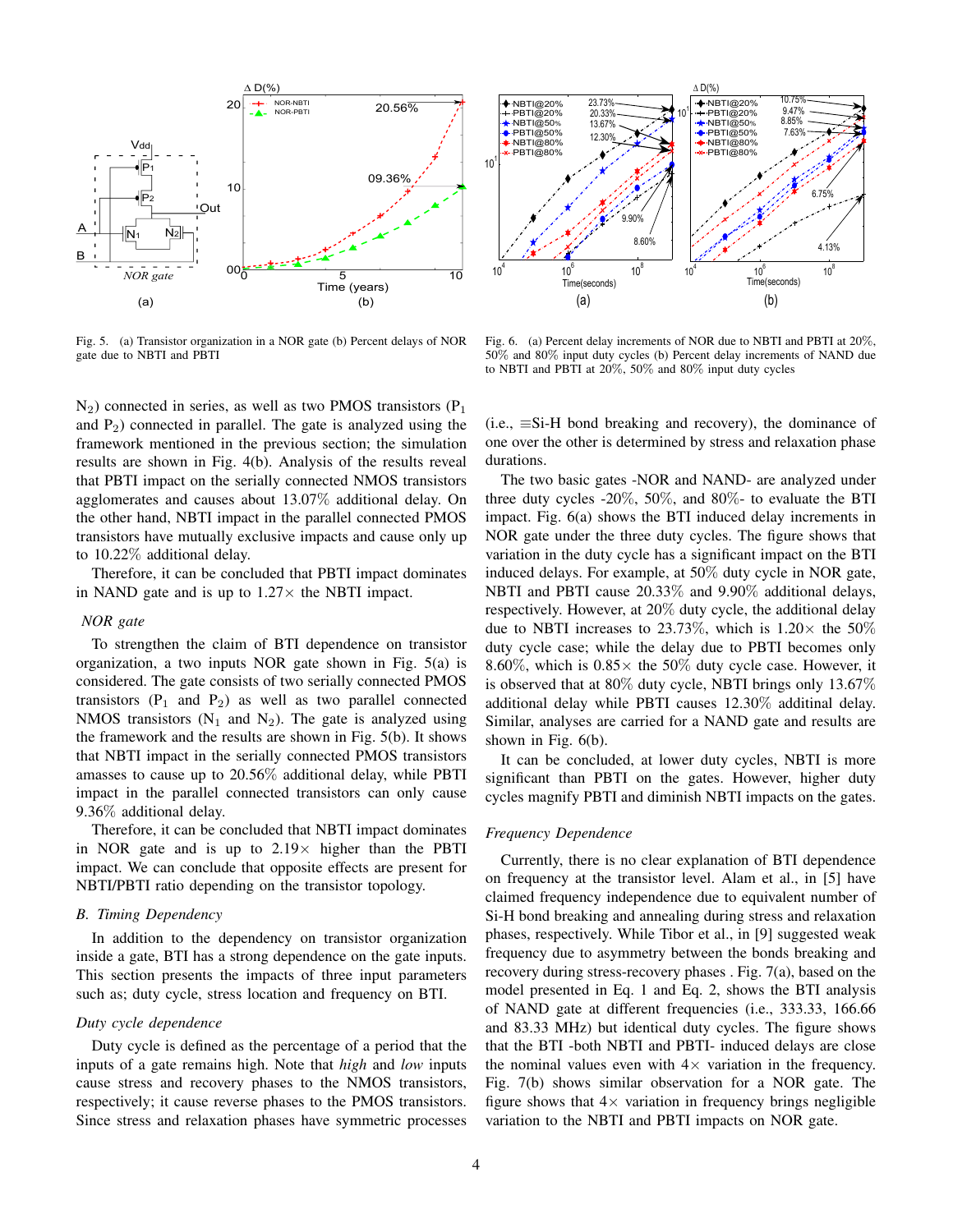

Fig. 7. (a) NBTI and PBTI induced delays in a NAND gate at different frequencies and identical duty cycles (b) NBTI and PBTI induced delays in a NOR gate at different frequencies and identical duty cycles

Therefore, it can be deduced that BTI is independent of the operating frequency. The analysis is consistent with the claim of frequency independence presented in [5].

## *Stress Location Dependence*

Majority of the published literature estimated BTI impact with the assumption that a given  $\Delta V_{th}$  in any transistor contribute *uniformly* to delay increment of the gate. However, in reality, the contribution to the delay increment depends on the location of the stressed transistor. We claim that for a given  $\Delta V_{th}$  in a transistor closer to  $V_{dd}$ , the contribution to the delay increment is lower. Conversely, the same  $\Delta V_{th}$  in a transistor closer the ground has higher contribution to the delay increment.

The stress location dependency is analyzed in the two basic gates. Fig. 8(a) shows the delay increment due to PBTI induced  $\Delta V_{th}$  in N<sub>1</sub> and N<sub>2</sub> of Fig. 4(a). The figure shows that  $\Delta V_{th}$  in N<sub>1</sub> causes 3.10% to the gate. However, the same  $\Delta V_{th}$  in N<sub>2</sub> causes 5.62% delay increment. The higher contribution to the delay increment can be contributed to the lower driving potential at the source of  $N_2$  due to drop in  $N_1$ . Similarly, Fig. 8(b) shows the difference in delay increment due to NBTI induced  $\Delta V_{th}$  in P<sub>1</sub> and P<sub>2</sub> of Fig. 5(a); which



Fig. 8. (a) Percent delay increment of NAND gate due to PBTI induced  $\Delta V_{th}$  in transistor N<sub>1</sub> and N<sub>2</sub> of Fig. 4a (b) Percent delay increment of NOR gate due to NBTI induced  $\Delta V_{th}$  in transistor P<sub>1</sub> and P<sub>2</sub> of Fig. 5a

shows that NBTI in  $P_2$  causes 17.14% delay increment, while NBTI in  $P_1$  causes only 13.61% delay increment.

# V. BTI IMPACTS IN COMPLEX GATES

This section analyzes BTI impacts in the complex gates. Initially, it explores BTI in some complex gates and then investigates its timing dependencies.

# *A. Transistor Organization Dependency*

Complex gates realize complex logic functions using suitable MOS transistors configuration. Due to these transistors configurations, exact estimation of BTI impacts in complex gates is more challenging.

As an example case, the logic function  $(A.(B+C) + D.E)$ is implemented by the transistor configuration show in Fig. 9(a). The gate has at most three serially connected PMOS transistors ( $P_2$ ,  $P_3$ ,  $P_5$ ) and two NMOS transistors ( $N_1$ ,  $N_2$  or  $N_4$ ,  $N_5$ ). The gate is analyzed using the framework of Section III-A and the results are shown in Fig. 9(b). The figure reveals that under the worst case  $-P_2$ ,  $P_3$ ,  $P_5$ - are under stress, NBTI impact -21.56% additional delay- is about  $2.85\times$  the PBTI impact -7.59% additional delay-. The higher difference in the impacts can be attributed to the accumulative nature of the NBTI impact on the three serially connected PMOS transistors.



Fig. 9. (a) Transistor organization in a complex gate implementing  $A.(B+C) + D.E$  function (b) Percent delay (rising and falling output transition time increment) of the complex gate due to NBTI and PBTI

Moreover, to extend BTI analysis in other complex gates. Table 1 shows analysis of two well known complex gates i.e. And-Or-Invert (AOI) and Or-And-Invert (OAI). The table

TABLE I NBTI AND PBTI IMPACTS IN DIFFERENT GATES

| Gate | Max. PMOS in series | Min. NMOS in series | $\Delta D_{\rm NBTI}(\%)$ | $\Delta \mathrm{D}_{\mathrm{PRTI}}(\%)$ |
|------|---------------------|---------------------|---------------------------|-----------------------------------------|
| AOI  |                     |                     | -3.60                     | 7.61                                    |
| OAI  |                     |                     |                           |                                         |
|      |                     |                     |                           |                                         |

AOI=And Or Invert, OAI= Or And Invert

shows that depending on the number of serially or parallel connected PMOS/NMOS transistors, the impact of NBTI/PBTI becomes more significant. We can conclude that series and parallel connected transistors determine the dominant impact. Additionally, the sizes need to be differently selected to enable delay balancing, and that influence the NBTI/PBTI impacts.